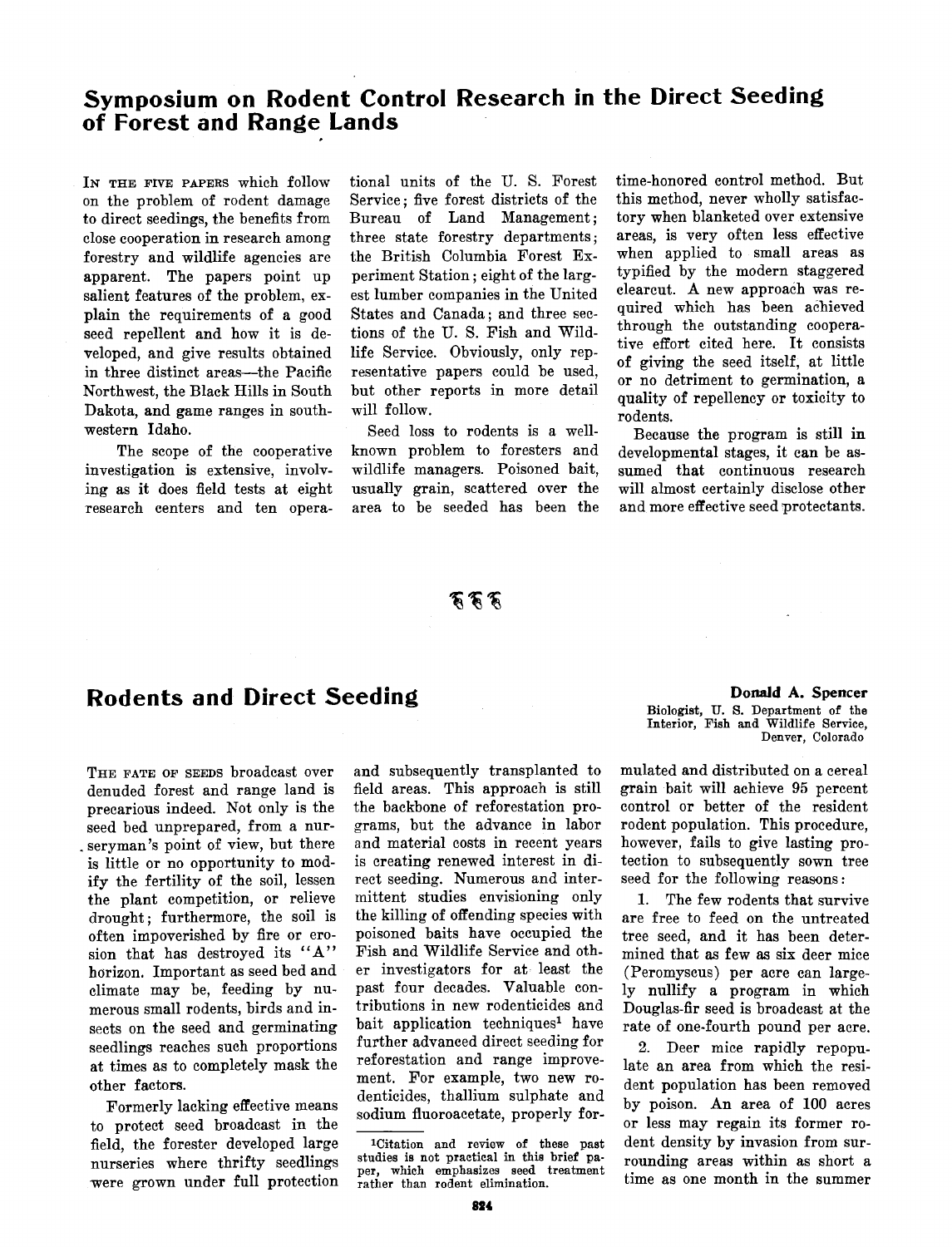**and three months in midwinter.**  Many of the invading rodents sur**vive despite residues of poison grain still on the ground, and repeated applications only partially correct the difficulty.** 

**3. An effective rodent poison**ing program must precede distribu**tion of untreated seed by only a few weeks, and in late fall would find several species in hibernation, chipmunks (Eutamias), ground squirrels (Citellus), pocket mice (Perognathus) and jumping mice (Zapus). Their emergence the following spring makes necessary another application of poison bait.** 

**A more logical approach is to have the seed carry its own rodenticide or repellent. In the case of**  rodenticide, only those mice sur**vive that leave the seed alone after sublethal feedings. In such instances the rodent may associate the. unpleasant physiological effect of sublethal dose with the food that bears the chemical rather than with the taste of the chemical itself. •'Thus, clean untreated seed may be avoided following an ex**perience with treated seed of the **same plant species.** 

**Paradoxically, more of the seed remains to germinate when an effective non-lethal repellent rather**  than a rodenticide is used for seed<br>treatment. This phenomena of This phenomena of **"replacement of decimated populations" becomes increasingly evident as the size of the seeded area decreases. For example, on a 5 acre tract in southern Arizona there was a resident population of only 15 gray-tailed antelope squirrels (Citellus harrisi), but 119 were trapped and removed over a 10 month period. On this same' area there were 107 white-throated wood rats (Neotoma albigula), but regular bi-weekly trapping for 10 months removed 682 of these rodents. A non-lethal seed treatment would be expected to "educate" the resident rodents against further feeding, but leave their populations intact to occupy the area and prevent intrusion of new individuals from the outside.** 

**Also of importance is the fact** 

**that treatment of the seed is a more economical procedure since it avoids the added operation of bait distribution.** 

**The first satisfactory chemical for seed treatment discovered in the course of this project was "tetramine" (Tetramethylene disulpho**  tetramine).<sup>2</sup> Field tests during the past 3 years have proven it effec**tive in overcoming seed loss to rodents.** 

**Tetramine was patented in August 1953 (U.S. Patent No. 2,650,- 186) as a rodenticide by Farbenfabriken Bayer of Leverkusen, Germany. It is a light, fine, white powder that is only slightly soluble in water, alkalies and dilute acids and moderately soluble in acetone and glacial acetic acid. Although**  pharmacological and toxicological **studies of tetramine are incomplete, available information indicates that it is at least five times more toxic than any other poison used in rodent control. The lethal dose (LD 50%) for most mammals appears to be between 0.1 and 0.3 mg/kg.** 

**The hazardous nature. of tetramine is recognized as an unfavorable characteristic of no small importance. Precautions a g a i n s t breathing any dust arising from tetramine formulations or bringing seed-treating solutions in contact with skin or clothing must be rigidly observed through the use of respirators and 'rubber gloves. The treated seed must be handled and planted only with the protection of rubber or gum-dipped gloves. In stored sacks or bulk quantities the tetramine-treated seed could be hazardous to livestock, poultry and game, but properly broadcast it is unavailable in quantities hazardous either to domestic livestock or game animals.** 

**Most pine seed (Pinus) and a few shrubs such as antelope bitter**brush (Purshia tridentata) can be **treated by immersing dry seed in a one percent acetone solution of tetramine for one hour and then drying for at least 24 hours before** 

**planting or applying moisture. Acetone solutions may not be reused when treating resin-bearing seed. The viability of many seed species including spruce (Picea), hemlock (Tsuga) and Douglas-fir**  (Pseudotsuga menziesii), in fact, **any species of coniferous tree seed having a high moisture content, may be severely impaired by acetone. Tetramine is unusual in that it produces its effect in very minute quantities, making it possible to employ a seed coating rather than attempt seed impregnation. Thus, the recommended formulation for all coniferous tree seed is to coat the seeds with a suspension of the finely pulverized tetramine in a 20 percent aqueous solution of. yellow dextrin. The amount of tetramine in this coating solution varies with the size of the seed to be treated. With seed the size of Douglas-fir or larger, the ratio of tetramine to seed, by weight, should be 1/1000; with smaller seeds such**  as western hemlock (Tsuga hetero**phylla) and Sitka spruce (Picea sitchensis), the amount. of tetramine should be doubled. While the newly coated seed is in the mixer and still moist, aluminum flake or finely powdered pigment is added to give it a brilliant color as a deterrent against bird feeding. s** 

**While it is an extremely poisonous compound, tetramlne has marked warning characteristics at**  sublethal levels. **caged deer mice will consume an average of 17 tetramine-treated Douglas-fir seeds when this treated food is offered the first time in unlimited quantities. All those eating more than 5 seed will be killed. If, on the other hand, the seed are offered one at a time at short intervals (duplicating the slow feeding that takes place in the field on broadcast seed), the average accept**ance drops to  $3\frac{1}{2}$  seed, and only 20 **percent of the mice die. Ear-tagging studies in the field have shown that as high as 50 percent of the small mammals may survive their** 

<sup>&</sup>lt;sup>2</sup>As the JOURNAL goes to press, notice **of a change in the manufacturer's plans n•akes tetramine currently unavailable.** 

<sup>&</sup>lt;sup>3</sup>For further information on the treat**ment of seeds not mentioned here, re**quests may be directed to the U.S. Fish and Wildlife Service, Wildlife Research **Laboratory, Building 45, Federal Center, Denver, Colorado.**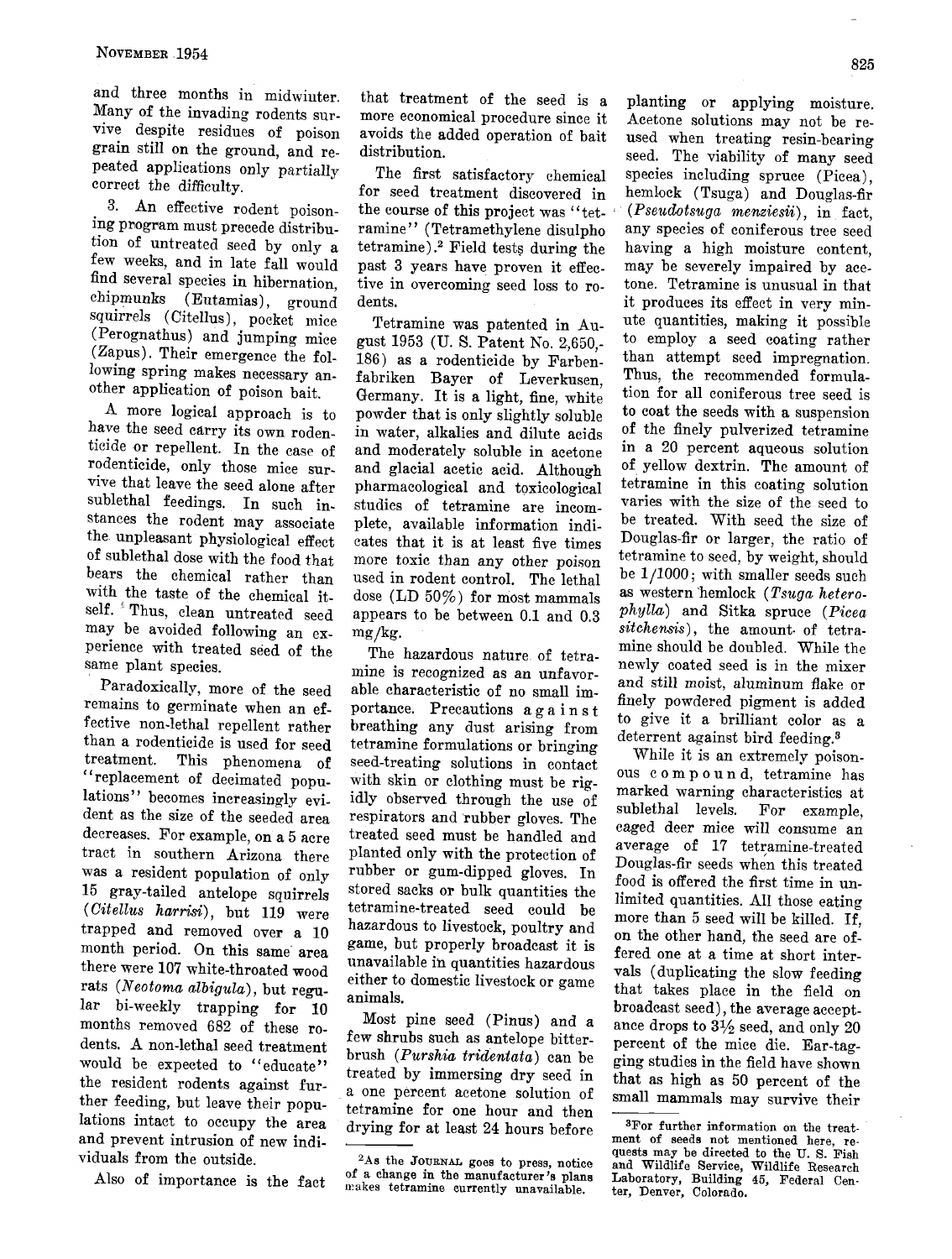**c o n t a c t with tetramine-treated seed.** 

**Another favorable characteristic of tetramine is that it is translocated from the treated seed to the germinating seedling. In laboratory studies, deer mice refused to feed on conifer seedlings grown from treated seed. Meadow mice (Microtus), whose food consists largely of succulent growing vegetation, were killed by feeding on these tetramine-bearing seedlings,**  **any time during the first month after germination.** 

**Despite tetramine's almost equal toxicity to all animals on a weight basis, little hazard appears to exist for domestic pets and beneficial furbearers that might eat poisoned rodents. As in the case of rodents picking up scattered grain, the intake of tetramine from poisoned rodents that the predator eats is so gradual that sublethal warning symptoms develop. In the labora-**

# ぞうて

# **Development of Better' Seed Protectants**

**THE WILDLIFE RESEARCH LABORA-TORY at Denver, Colo., a U.S. Fish and Wildlife Service station, engages in chemical, biological, and ecological research into economic wildlife problems. Late in 1950, two members of the staff, both ecologists, were assigned full time to study the rodent factor in reforestion and range restoration. This action reactivated a project of long standing at the Laboratory. The objective was to find a chemical, rodenticicle, or repellent, that could be applied directly to the seeds of trees and shrubs, a comparatively new approach to the problem. Necessarily, the investigation began with test tubes, caged native ro**dents and electrically controlled **germination and seedling production tables. The results of this study have been the seed-treatment formulas that are the basis of the field tests reported in this symposium.** 

**Since 1946 the Patuxent Research Refuge at Laurel, Md., another Fish and Wildlife Service laboratory, has solicited from private companies, universities, and the National Research Council, candidate compounds that might be use**ful as rodenticides or rodent repel**lents. The compounds are evaluated by feeding tests in which caged white rats are used. By** 

**January 1, 1954, a total of 4,585 compounds had been screened of which the most promising materials had been forwarded to the Denver Laboratory for further tests against native field mice. Because deer mice (Peromyscus) appear to be the principal offenders with respect to direct seeding, these mice have been used by the thousands in cage studies. In the later investigative stages of any candidate compound, other rodents found on the**  areas have **trapped and used in cage studies. These include meadow mice (Microtus), red-backed mice (Clethrionomys), chipmunks (Eutamias), harvest mice (Reithrodontomys), wild house mice (Mus) and a scattering of larger forms.** 

**To qualify as a satisfactory chemical for seed treatment, the candidate compound must meet certain requirements.** 

**1. It must:** 

**a. Reduce the amount of seed consumed by mice by a minimum of 80 percent on first contact.** 

**b. Be chemically stable so that seed protection is imparted over prolonged periods (6 to 12 months).** 

**c. Be non-phytotoxic so that little or no reduction in viability results at the recommended level of seed treatment.** 

**tory, predators of several species were offered all the tetraminekilled mice they would eat, and, although some of the test animals became ill, none died.** 

**Tetramine is but the first introduction as a seed protectant under this project, and the search continues for other and less hazardous chemicals. The progress of these efforts, now well underway at the Service's Denver Laboratory, is discussed by Nelson B. Kverno.** 

> **Nelson B. Kverno Biologist, U.S. Department of the Interior, Fish and Wildlife Service, Denver, Colorado.**

**d. Be cheap enough, together with its formula additives, to permit economical use.** 

**2. It must not:** 

**a. Seal the seed against exchanges of oxygen and moisture either through its own action or that of its carrier.** 

**b. Endanger domestic livestock and beneficial wildlife if,used in field exposures.** 

**c. Be unduly hazardous for the human operator to formulate and handle.** 

**The term "repellent" is used in this text in a broad sense which requires definition. Strictly speaking, a repellent is something that tends to keep the repelled object at a distance without actual contact --for example, the action exhibited by opposite poles of a magnet. In this sense, tetramine and many**  other candidate compounds are not **actually repellents, but in another sense a rodent is repelled after learning to avoid the chemical through an unpleasant experience with it.** 

**In the preliminary evaluation of candidate repellents, wheat, which has been moistened with a 20 percent dextrin solution, is coated with a 2 percent concentration of the chemical. Twenty-five kernels of the treated wheat are then offered to each of 10 individually caged**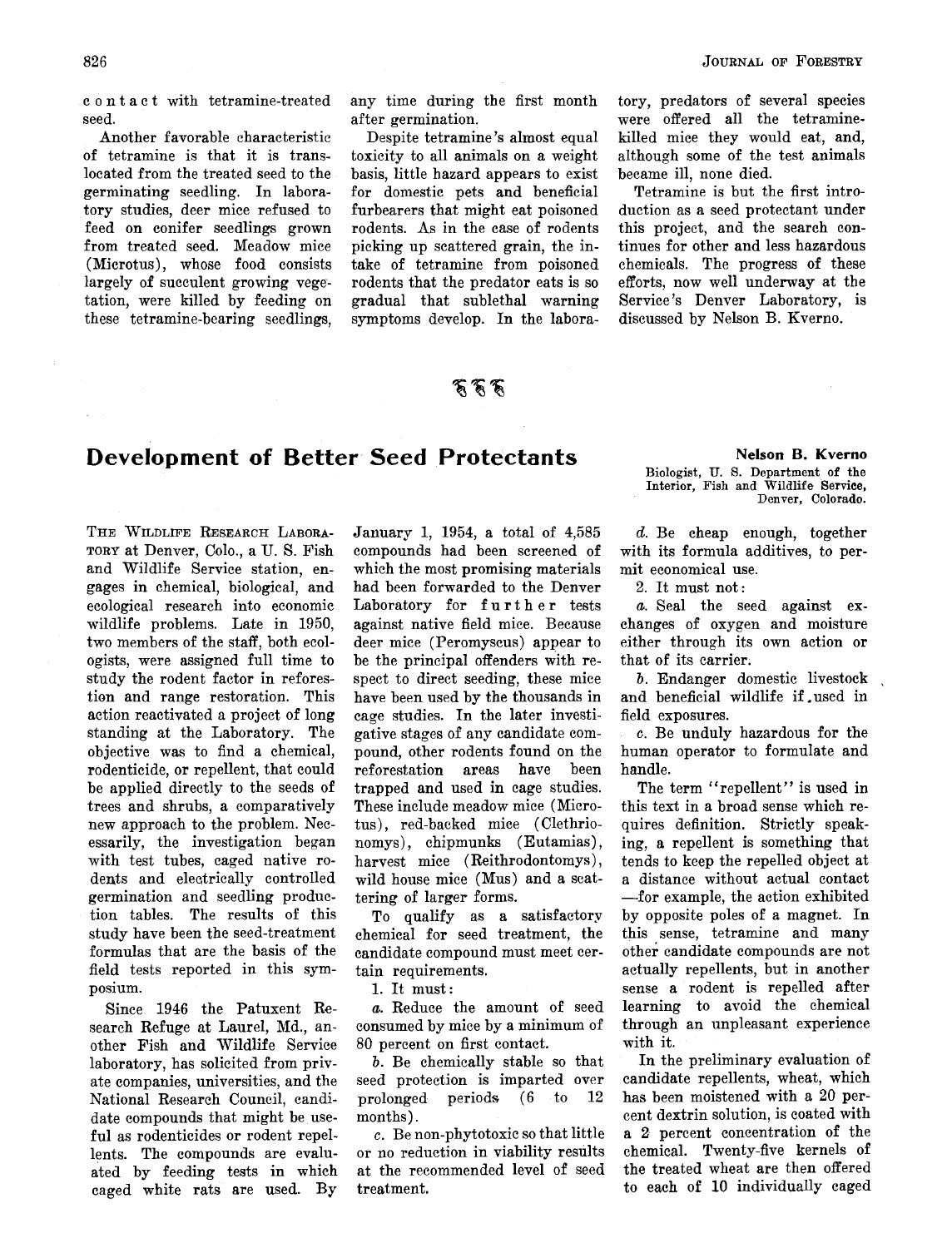**rodents for at least 5 consecutive days. A sustaining ration also is available in the cage so an animal is not force fed. Those compounds that reduce consumption of seed by 70 percent or better are then subjected to further investigation as follows:** 

**1. The seed treated with the 2 percent compound is planted in electrically controlled germination tables to determine any loss in viability.** 

**2. Wheat treated with the candidate chemical at several levels under 2 percent is bioassayed, using caged mice.** 

**3. Tree seed having an outer inedible hull is coated with a 2 percent compound of the candidate material and bioassayed.** 

**4. Tree seed having an outer inedible hull is impregnated with the candidate chemical in solution, which deposits the repellent on or in the edible endosperm. Seed so treated must be both bioassayed and checked for loss of viability.** 

**5. Whenever the candidate chemical is water-soluble (even to fractions of I percent) tree seed is impregnated during moist cold stratification.** 

**There are two reasons for desiring to get the repellent inside an**  **inedible hull. First, the compound will withstand more weathering with less loss of repellency, and second, it will better withstand rodent attack--the rodent with his large protruding incisors can cut through and discard the outer hull with only small amounts of a repellent coating coming in contact with the mucous lining of the mouth. By contrast, wheat has a very thin, closely adhering bran coat that is often consumed along with the endosperm, in which case coatings are as effective as impregnation of repellent chemicals. Of 16 compounds that caused a pronounced aversion when applied to wheat, only I produced any aversion when coated on the inedible**  hull of Douglas-fir seed. **compound or seed has different Characteristics and merits special treatment--an adhesive or so'vent that works for one will not necessarily work for another.** 

**Not all rodents are seed eaters- some are foragers that damage newly germinated seedlings. However, seedlings grown from tetramine-treated seed are not readily damaged by rodents because some of the chemical is apparently translocated into the vegetative portion of the seedling. For this reason, seedling acceptance tests are con-** **ducted to investigate further the potential of each new compound before it is released for field testing. Also, growing seedlings are kept under observation to determine whether or not the compound produces new latent abnormalities.** 

**In some areas more seeds are taken by birds than by rodents. Experiments have shown birds to be so sensitive to color that they usually avoid unnaturally colored objects. In contrast, rodents apparently show no aversion to colored objects. The losses to birds can be minimized by dyeing the seed a brilliant unnatural color, another step in the final formulation of a seed treatment.** 

**As an example of the slow and tedious work involved in the development of seed treatments, 185 new chemical compounds were received within a six month period in 1953 that rather effectively repelled the white laboratory rat. Rescreened on deer mice only 48 proved to be effective on this species. Only 13 of the 48 new compounds proved to be non-phytotoxic when applied to the seed. Extended• studies of these 13 new compounds have eliminated all but three, that possess qualities justifying even the beginning of field experimentation.** 

### ああな

# **Direct Seeding in the Pacific Northwest**

**REFORESTATION** by direct seeding in the Douglas-fir region was first **tried by the U.S. Forest Service as early as 1908, but nearly all of these early attempts failed because mice ate most of the seed before it germinated?** 

**These discouraging results led foresters to resort to planting nurs-** **ery-grown seedlings as a more positive method of regeneration. Hand planting costs about \$25.00 per acre, for it is slow, arduous work. A skilled tree planter can cover hardly more than an acre a day. Furthermore, planting requires large investments in nurseries, careful planning, considerable administration, and close supervision of field crews. Nevertheless, it has become our most widely accepted method of artificial regeneration. By 1953, more than 410,000 acres in Oregon and Washington were in forest plantations. By contrast,** 

**Elmer W. Shaw •Forester,**  Puget Sound Research Center, **Olympia, Washington.** 

**only 54,000 acres have been seeded.** 

**In the Douglas-fir region there are two distinct types of reforestation problems: (1) Large clearcut areas or extensive burns, such as Tillamook, where no seed source remains; (2) small clearcuts where rapid recovery of the brush may preclude** the **Douglas-fir if logging does not happen to coincide with a good seed year.** 

**But now, with the advent of helicopters and more effective means of rodent control, direct seeding under favorable conditions** 

**<sup>1</sup>Unit of the Pacific Northwest Torest and Range Experiment Station, Torest Service, U.S. Dept. Agric., Portland, Ore.** 

**<sup>2</sup>Pacific Northwest Seeding and Plantmg Committee. Recommended Reforestation Practices and Techniques. Western Forestry and Conservation Association. pp. 69. 1953.**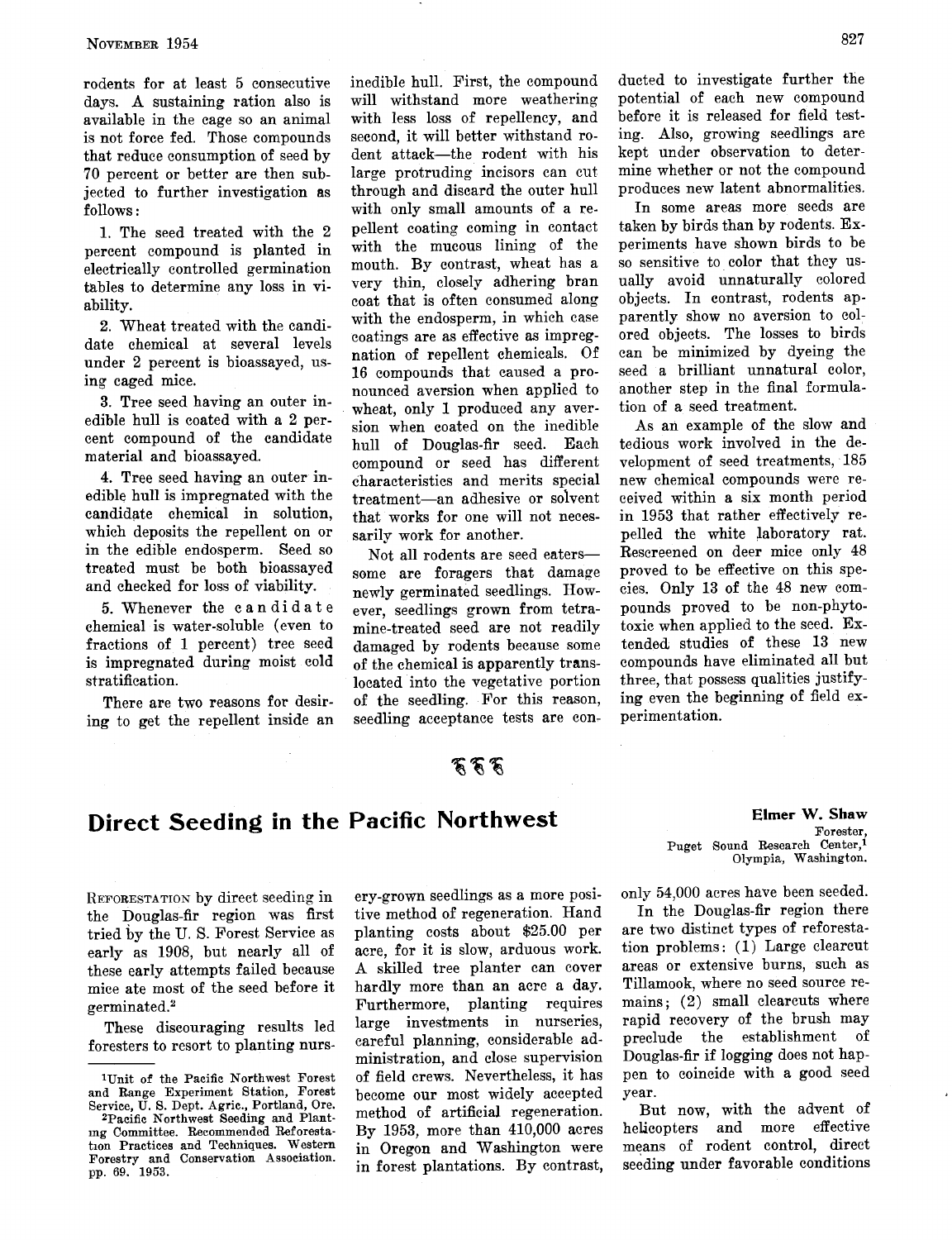**shows increased promise as a quick, yet inexpensive, method of getting trees on the land again. However, this cannot be regarded as a panacea for all our problems. Vegetative competition, high temperatures on blackened surfaces in new burns, unfavorable sites or exposures, and extremes in weather conditions also influence seedling establishment. Many of these limiting factors likewise affect survival of nursery-grown planting stock.** 

#### **• Rodent Problems**

**Small mammal populations on nonstocked cut-over lands in the Pacific Northwest vary widely, but have been found to range from a low of 6 to more than 50 per acre. A deer mouse (Peromyscus spp.) will consume as many as 200 Douglas-fir seed in a day, even when other foods are available. But perhaps more important, they collect and hoard properly sown Douglasfir seed, thus making serious inroads on seed in a brief period. Consequently, direct seeding without effective rodent control is seldom successful.** 

**Foremost among treatments currently used for rodent control is cereal grain bait, usually wheat, poisoned with thallium sulphate or s o d i u m fluoracetate, commonly called 1080. A light, broadcast application of poisoned bait about two weeks before seeding kills mice on treated areas, but often requires repeat baiting in the spring, as well**  as treatment of <sup>1</sup>/<sub>4</sub>-mile buffer **zones, which is impractical on areas of less than 100 acres.** 

#### **Tetramine**

**In 1951 the Wildlife Research Laboratory in Denver introduced for restricted experimental use a** 

**revolutionary new compound, tetramethylene disulpho tetramine, commonly called "tetramine." This chemical (primarily a rodent repellent, but also a lethal poison) is used as a direct treatment on the seed itself, thus eliminating the need for poison grain bait.** 

**Federal, state, and private agencies in the Pacific Northwest are completing the third consecutive year of tetramine field tesis. These experiments were conducted in 20 different locations. They include a wide variety of sites, high altitude as well as sea level "fogbelt" areas, and range in size from**   $\frac{1}{4}$ -acre to 100-acre blocks. Al**though Douglas-fir has been the predominant seed species, tests have also included ponderosa pine, Sitka spruce, western hemlock,**  sugar pine, and Jeffrey pine. Meth**ods used were fall and spring broadcast seeding, either by helicopter or by ground crews using**  cyclone seeders, and some spot**seeding (planting).** 

**Results.--Field tests of tetra**mine, generally, have given en**couraging results. For example, in 1953 a 17-acre test under favorable conditions near Mayfield, Wash., showed 13 times as many Douglas-fir seedlings on the tract where tetramine was used as on the untreated check area. At the end of the first growing season, one pound per acre of tetraminetreated seed produced 10,397 seedlings per acre, in contrast to 793 seedlings per acre for untreated seed.** 

**Even on areas as small as acre, tetramine treatment gave excellent rodent protection as evidenced on a test near Randie, Washington in 1953. Here a pound to the acre of Douglas-fir seed produced 8,100 seedlings per acre.** 

**Eighty-nine percent of the mil-acre plots were stocked with one or more year-old seedlings. This is highly significant, because by the standard bait method of rodent control it is difficult to prevent reinvasion of small treated areas.** 

**On the Tillamook Burn in Oregon, 100 acres were helicopter seeded in 1951 with tetraminetreated Douglas-fir at 1/•-pound per acre. This was an adverse site and weather was unfavorable, yet 544 seedlings per acre were produced. Tests near Olympia, Wash., on an old non-stocked clearcut, seeded at one pound per acre, resulted in 885 Douglas-fir seedlings at the end of the second growing season, even under adverse conditions.** 

#### **Costs**

**The low cost of seeding by helicopter can be illustrated by citing the Forks Burn reforestation project covering 1,133 acres on the Olympic Peninsula. Here, cost of helicopter service alone for a single coverage was approximately \$1.00**  per acre.<sup>3</sup> On smaller projects, cost **per acre, of course, increases.** 

**To cite another example, under**  entirely different conditions, a 100**acre tract on Capitol State Forest near Olympia, Wash., was helicopter-seeded with tetramine-treat- ed Douglas-fir at a total cost of \$10.34 per acre, which is less than half the cost of hand~planting. 4 Total flying time for a single coverage of the square 100-acre block was only 7 minutes.** 

 $\begin{smallmatrix} 70 & 7 \\ 4 & 6 \end{smallmatrix}$ 

**SShaw, Elmer W. Direct seeding experiments on the 1951 Forks Burn. Research Paper No. 9, Pacific Northwest Forest and Range Experiment Station. 19 pp illus. December 1953.** 

**<sup>4</sup>Shaw, Elmer W. Effects of tetramine used for rodent control in direct seeding of Douglas-fir, Research Note 89, Pacific Northwest Forest and Range Ex**periment Station. 7 pp. August 1953.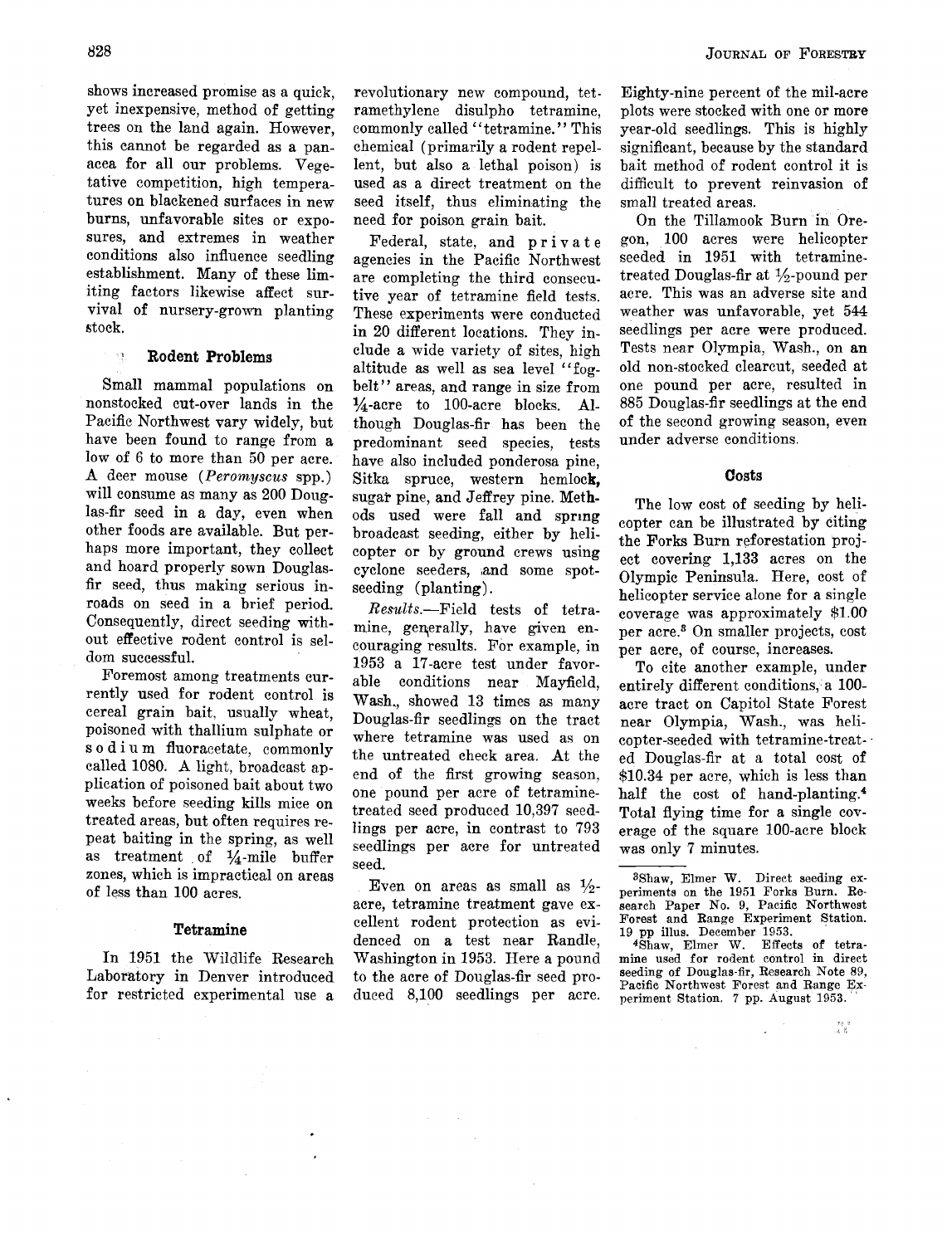# **The Use of Tetramine in Bitterbrush Revegetation Ioi Ioi Ioi Ioi Ioi Ioi Ioi Ioi Ioi Ioi Ioi Ioi Ioi Ioi Ioi Ioi I**

FORAGE PRODUCTION on many im**portant big game winter ranges in Idaho has been seriously reduced as a result of fire, insect depredation of overuse by livestock and/or big game. Formerly productive browse ranges are now dominated**  by cheatgrass (*Bromus tectorum*) **and other low value annuals. Depletion on these ranges has been so severe or complete that natural recovery is unlikely for generations. More rapid restoration of forage species is needed. The possibility of accomplishing this by artificial measures of revegetation has received a great deal of attention and stimulated much interest.** 

**In 1949 the Idaho Fish and Game Department undertook a**  project to restore browse on prin**cipal winter ranges of southwestern Idaho. Bitterbrush (Purshia tridentara) was used because of its known adaptability to existing site conditions and because the seed was plentiful and easy to handle.** 

**Seeding bitterbrush in 'the fall has to date proved more practical than spring seeding and was used**  in all operations. However, it posed a serious problem-that of expos**ing the seed to adverse natural factors for a period of four to six months.** 

#### **Use of Untreated Seed**

**Results of the early seeding efforts were poor. Seedlings emerged from less than 5 percent of the seed hills. Roden depredation was observed but its degree of seriousness was not readily apparent. To further determine the extent of rodent activity, hills of seed were planted in several locations within a general area where reseeding was planned. Disturbance, to the ex-** **tent that hills were dug into and most or all of the seeds removed, was heavy in all areas. Within 48 hours after seeding, from 60 to 90 percent of the hills had been disturbed and in six days 98 to 99 percent had been dug into. Snap trapping revealed that the rodents present were primarily deer mice (Peromyscus maniculatus), with some pocket mice (Perognathus spp.) and harvest mice (Reithro**dontomys spp.).

#### **Use of Poison Bait**

**Control of these rodents was tried by applying two different poisoned baits. One application of sunflower seed treated with thallium sulfate was made before seed planting and another of steamrolled oats treated with 1080 was made in late fall after seed planting. These treatments did not prove effective as a great deal of mouse disturbance still occurred. The complicated conditions of weather, terrain and accessibility made it impossible to apply these poisoned baits in the most efficient way or at the most effective time. This procedure also involved two operations entirely independent of the actual seeding and each application cost \$1.50 to \$2.50 per acre. Some other more efficient rodent control measure was surely needed.** 

### **Use of Tetramine**

Assistance from the Wildlife Re**search Laboratory of the Fish 'and Wildlife Service was requested in solving this problem. They suggested the possible use of a tetramine formulation applied directly to the seed and cooperated in a program to test the compound for protecting bitterbrush reseeding. In this introductory field trial bitterbrush seed was treated with tetramine in an acetone solution. Electric plant table tests were made to determine the effect of tetramine treatment on the seedling production capacity of the** 

**Idaho Fish and Game Department, Boise.** 

**bitterbrush seed. Results averaged 87.2 percent for the treated seed and 87.7 percent for the untreated**  Another comparison was **made under typical field conditions on a winter range near the mouth of Mores Creek about 15 miles east of Boise. On December 2, 1952, 21 pairs of hills were planted, with 10 seeds per hill. One hill of each pair was planted with treated seed and the other with untreated seed. Each hill was protected by a mouse-proof wire dome. Again, no material difference in seedling production capacity was indicated. Seedlings emerged from 51 percent of the treated seeds or 90 percent of the hills as compared to seedlings from 57 percent of the untreated seed or 95 percent of the hills.** 

**On the same date, 20 acres in the area mentioned above were seeded with tetramine-treated seed and a one-acre control plot 300 yards**  away was seeded with untreated<br>seed. The seeds were planted **seed. The seeds were planted three-quarters of an inch deep in hills at regular intervals throughout both areas, with 5 to 15 seeds planted per hill. Approximately two months after seeding, examination of several hundred hills in both areas disclosed that only one hill of treated seed had been disturbed by rodents whereas every hill in the control had been dug into. Near the single excavation of**  treated seed only one seed was **found and the seed coat of that had been opened by rodents and oply a minute portion of the embryo eaten away. This was in contrast to find**  ings near planted spots of un**treated seed where numerous seed coat fragments were discovered from which all the embryo contents had been removed. Near many of the excavations in the control area no seed coat fragments were found, suggesting that whole seeds had been exhumed and carried away.** 

**At the peak of emergence during the following spring a check** 

**<sup>1</sup>A contribution from Pittman-Robertson Project 88-D, Idaho Fish and Game Department in cooperation with the Wild**life Research Laboratory, United States **Fish and Wildlife Service. The cooperation of Milton O. Robinson, Branch of Predator and Rodent Control, Idaho District, of the Fish and Wildlife Service is gratefully acknowledged.**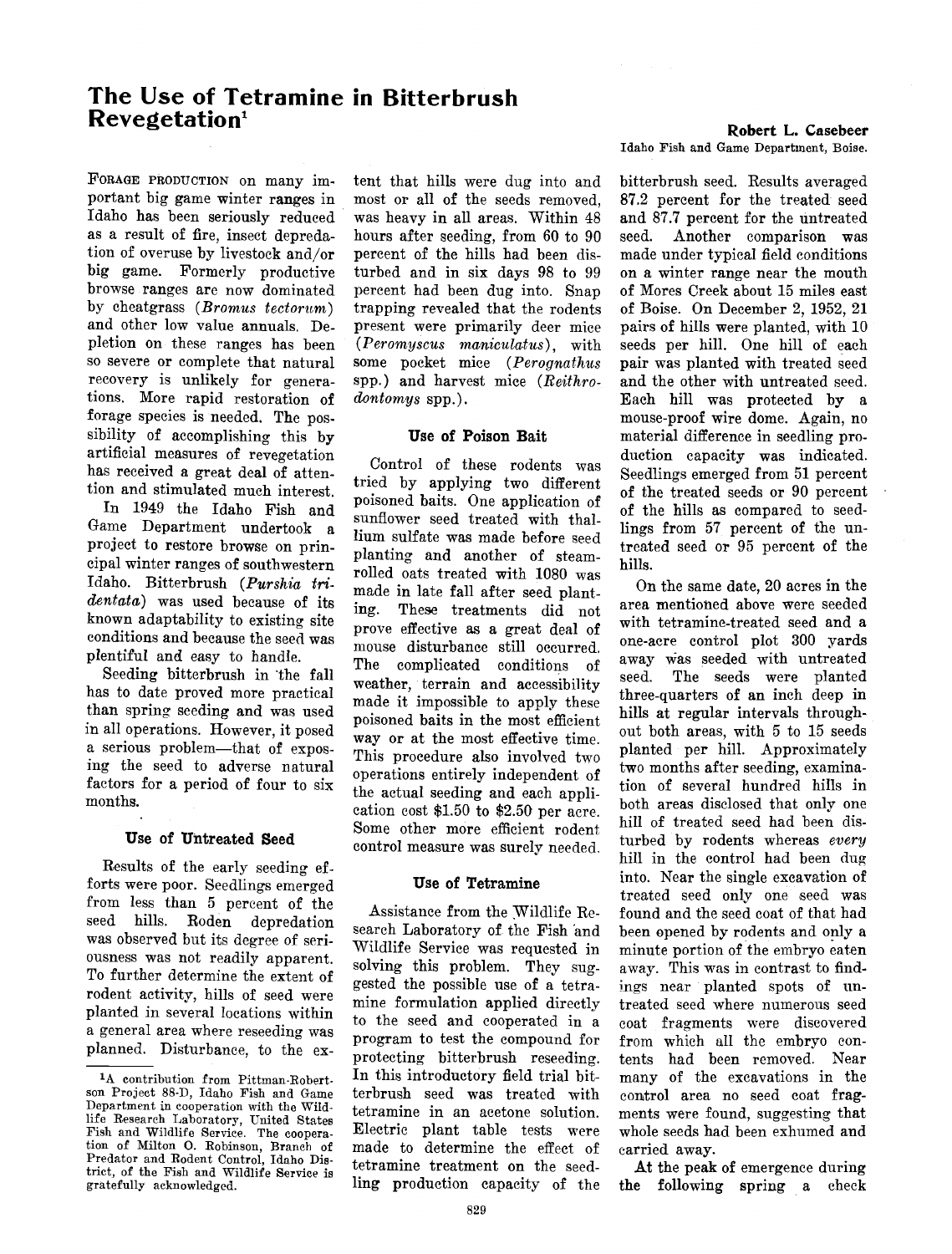**showed seedlings in 86 percent of the hills of treated seed anal in only one percent of the hills of untreated seed.** 

**Livetrapping operations indicated that tetramine, although a deadly poison, did not eliminate the rodent population in the treatment area. In five nights of trapping during late October,. five weeks before seeding, 39 mice of the three species mentioned previously were taken, tagged and released. During three nights of trapping in December, two weeks after seeding, 20 mice were taken, three of which had been tagged in** 

**October. Then again in March, three and a half months after seeding, trapping was carried on for three more nights. A total of 52 mice was taken this last time, of which five had been tagged in December and three in October. There were 95 live traps used each night of trapping.** 

**In summary, tetramine was demonstrated to have no material effect on the germination of bitterbrush seed. Preliminary field work indicates that treating with tetramine affords a definite protection to bitterbrush seed where otherwise near total rodent damage would** 

## あああ

# **Ponderosa Pine Seeding in the Black Hills**

**REFORESTATION of burns has been an objective on the Black Hills National Forest since its establishment in 1898. The forest has always been plagued with extensive burned areas, lacking in pine ( Pinus ponderosa) reproduction- the principal conifer in this forested area.** 

**Beginning as far back as 1905, direct seeding was used in the reforestation of the Black Hills. As a contrast with nationwide experience in direct seeding of forest species, efforts in the Black Hills have met with unusually high success. For example, of the 9,911 acres seeded to ponderosa pine through the period 1905-1916, 55 percent were classified as successful plantations. Perhaps the outstanding factor favoring seedling survival in the region is the light but often well-distributed moisture received in the wet spring snows and summer showers. This, coupled with periods of low rodent population, no doubt played an important part in the early success of direct seeding.** 

**Although much direct seeding has been done in the Black Hills, primary reforestation effort in recent years has been the planting of 1-1 and 2-1 ponderosa pine seedlings. Spring spot seeding costs**  **about \$10 per acre or about onefifth the total cost of hand planting. This is reason enough' to shift from hand planting to direct seed**ing if the hazards of seeding can **he reduced.** 

**The above factors of rainfall and rodent pressure are quite variable from year to year. The purpose of present studies has been to reduce the element of "chance." It appeared that the rodent problem could be solved by using a protective chemical seed treatment and that some of the adverse factors of seed bed and drought could be avoided by improved seeding techniques.** 

**At the request of the Black Hills National Forest, the Wildlife Research Laboratory at Denver, Colorado, joined in a cooperative program to field-test new seed protectants in 1952.** 

#### **The Study**

**The 10-acre experimental seeding plots were established on three ranger districts located near Pactola, Nemo and Sundance (Bearlodge). Prior to the seeding program the rodent population was checked with snap traps. In the area of heaviest rodent population, near Nemo, 100 trap nights took 59**  **occur. Practically no treated seeds were damaged even though there was a continuous population of mice. A portion of this population was known to be resident throughout the period of seed availability. These facts suggest possible repellent qualities of tetramine.** 

**Because of these encouraging results, the program of further testing tetramine for protecting range reseeding against rodent damage is being continued and expanded this current growing season, exploring the use of new treating techniques and the effectiveness of use in other localities.** 

### **Wendell H. Harmon**

**Forester, U.S. Forest Service, Custer, South Dakota.** 

**deer mice, I chipmunk, I meadow mouse and I red-backed mouse. Checks in the other seeding plots showed that rodent populations there were high enough to destroy most of the unprotected seed.** 

**The test plots in 1952 proved without doubt that tetramine treated seed gives very adequate protection to seed during the period of germination. On all three ranger districts stocking of seed spots, in which tetramine treated seed was used, exceeded 50 percent and ranged upward to 80 •percent. On these plots stocking was well in excess of that found on plots where untreated seed had been protected by pre-baiting the area with tetramine treated wheat and strychnine treated oats. On the latter plantation, 5 pounds of strychnine-treated oats were used per acre in an unsuccessful effort to wipe out the rodent population.** 

**The seeding tests were continued in 1953. Although the previous year's experiments used pine seed treated with tetramine acetone as the protective agent, in 1953 a portion of the seed was given an over**coat of tetramine in yellow dex**trin. This is a cheaper method, because of the reduced amount of tetramine required and, although dextrin is water soluble, it can be**